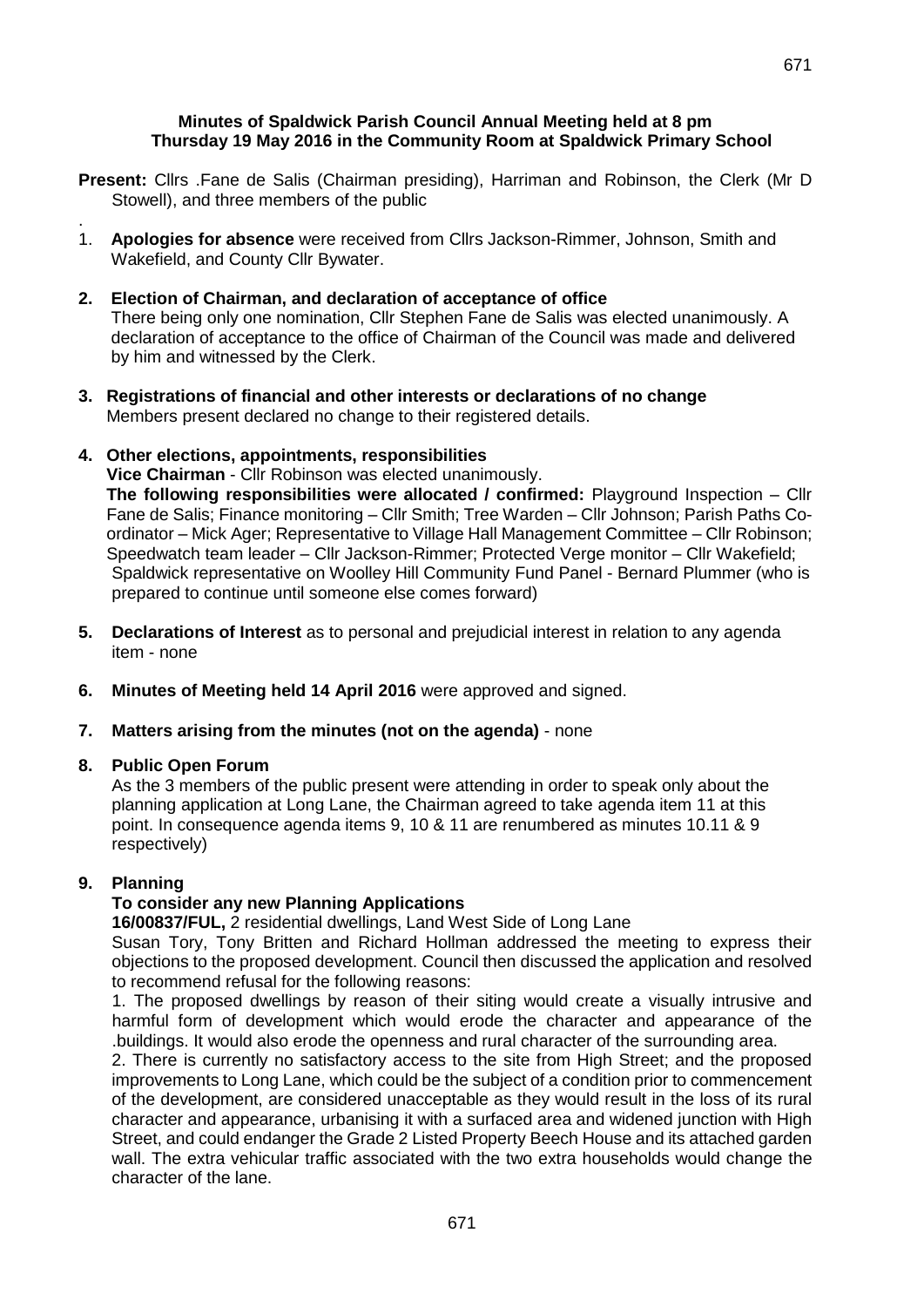It is disappointing that the developer had precluded the planning process by commencing site clearance and tree removal works prior to submission of application 15/02396/FUL. This has had a detrimental effect on local wild life which had previously been observed in the area over the last few years.

### **The following developments regarding previous applications were noted:**

**16/00620/FUL**, 2 St James Gardens, First floor extension over double garage to plot 2 Stephen Foster, 5 Stow Road has posted these comments on the HDC planning portal:

1. The modification would result in a house size disproportionate to the plot (2) size.

2. It sets a precedence for other houses on this development which could be similarly modified and would further make the site look disproportionate.

3. The balcony would allow the inhabitants to overlook the back gardens of a number of existing properties thus compromising their privacy

**15/02372/FUL,** Spaldwick Service Area, An amended Environmental Site Assessment has been received by HDC which may enable the Environment Agency to consider removing their objection to the proposal.

### **The following LPA decisions were noted:**

**16/00781/TRCA**, Church House 4 Pound Close - Fell Lime Tree in contact with the wall and roof of the adjacent outbuilding as it is highly likely that there will be ongoing structural damage.- work may proceed, it is not intended to apply for a Tree Preservation Order. **15/02403/LBC, 27 High Street, Internal and external alterations, Consent granted**

**10. Anglian Water Pollution Watch campaign** - Cllr Robinson reported that he had contacted AW with a view to a member of the Pollution Prevention Team coming to speak to the Council. No one was available today but hopefully a visit can be arranged in the near future

## **11. Finance**

**1. Internal Audit 2015/16 –** The auditor's report was noted. It was agreed to implement the only recommendation - to review the risk assessment annually.

**2. Risk assessment review** – It was considered that no change is required at this time.

- **3. Completion of the Annual Return for 2015/16**
- **3.1** Section 1 Annual governance statement. The statements 1 to 9 were read out in turn, to each of which Council responded 'Yes – agreed'.
- **3.2** Section 2 Accounting statements. The Clerk / RFO presented the certified accounting statements, which Council resolved to approve.

The Clerk / RFO and the Chairman signed both sections as required.

**4. Arrangements to publish the Annual Return and public inspection rights of associated records during the period 6 June to 15 July (inclusive).**

The Clerk's proposal to display Sections 1 & 2 of the Annual Return; Notice of Public Rights; and Pages 1 & 2 of Summary of Rights on notice boards and website were approved.

### **5. The following payment was approved:**

100660 J C Shears, Internal Audit, £50.00

### **12. Assets – Provision / Maintenance**

**Replacement of safety surface in Children's' play area** - Cllr Robinson explained that other types of surface had been considered but in order to meet safety requirements Wet Pour is necessary. Following consideration of the 3 quotations received it was resolved to accept the quote from RTC Safety Surfaces Ltd to remove and dispose of existing rubber tiles and install new Black Wet Pour Safety Surface throughout at £5477+ VAT.

**Climbing frame steps** – It was noted that SMP Playgrounds, the original supplier, were approached with a view to replacement non-slip steps being obtained. Due to the age of the unit, they no longer manufacture these steps in house. Instead they offered to supply the material and cut and fit the steps on site.

It was resolved to accept their quotation of £248 + VAT for this work (Material, EKOGRIP £50, Fixings £18, Labour & travel cost £180)